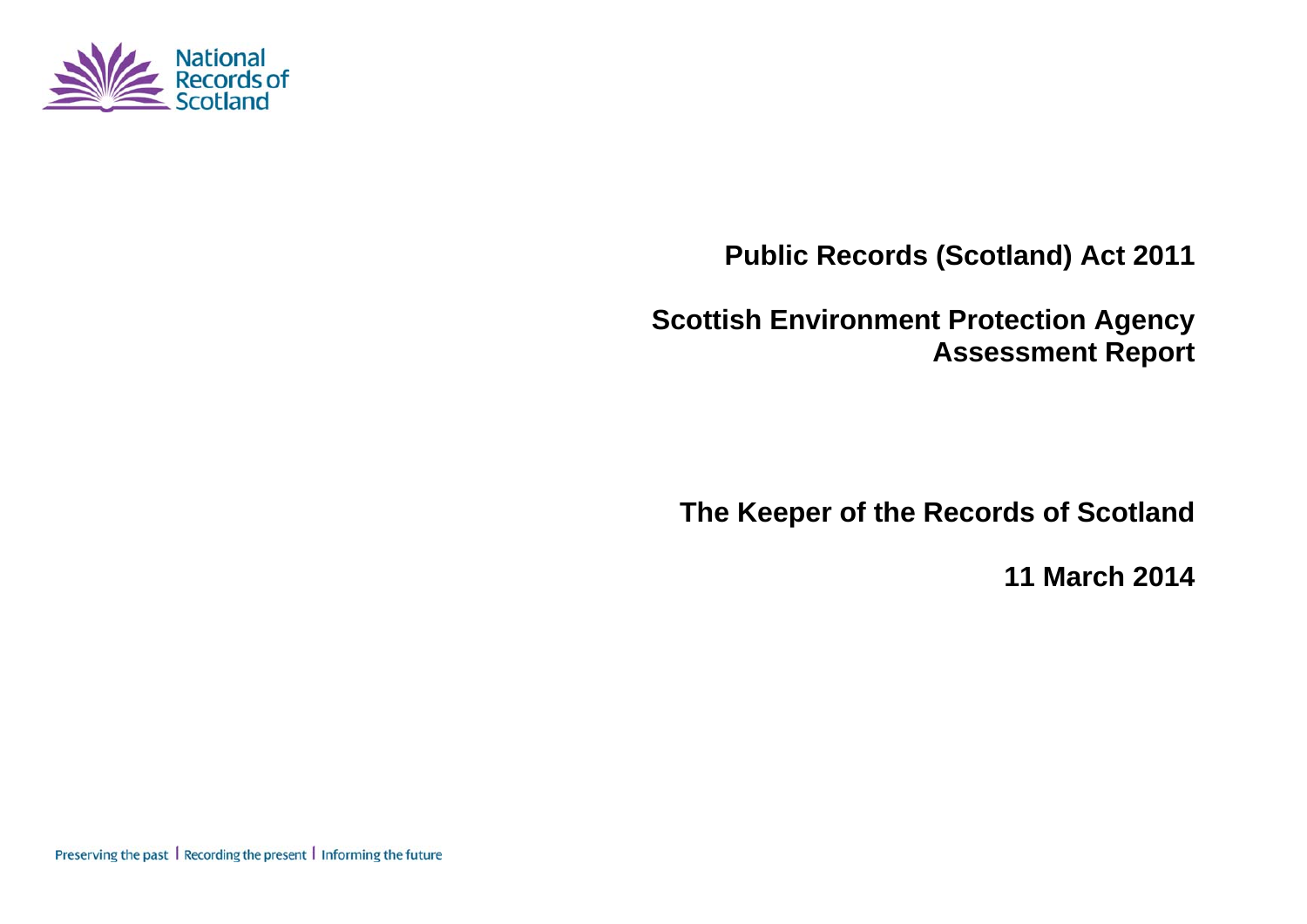#### **Contents**

## **1. Public Records (Scotland) Act 2011**

The Public Records (Scotland) Act 2011 (the Act) received Royal assent on 20 April 2011. It is the first new public records legislation in Scotland since 1937 and came fully into force on 1 January 2013. Its primary aim is to promote efficient and accountable record keeping by named Scottish public authorities.

The Act has its origins in *The Historical Abuse Systemic Review: Residential Schools and Children's Homes in Scotland 1950-1995* (The Shaw Report) published in 2007. The Shaw Report recorded how its investigations were hampered by poor record keeping and found that thousands of records had been created, but were then lost due to an inadequate legislative framework and poor records management. Crucially, it demonstrated how former residents of children's homes were denied access to information about their formative years. The Shaw Report demonstrated that management of records in all formats (paper and electronic) is not just a bureaucratic process, but central to good governance and should not be ignored. A follow-up review of public records legislation by the Keeper of the Records of Scotland (the Keeper) found further evidence of poor records management across the public sector. This resulted in the passage of the Act by the Scottish Parliament in March 2011.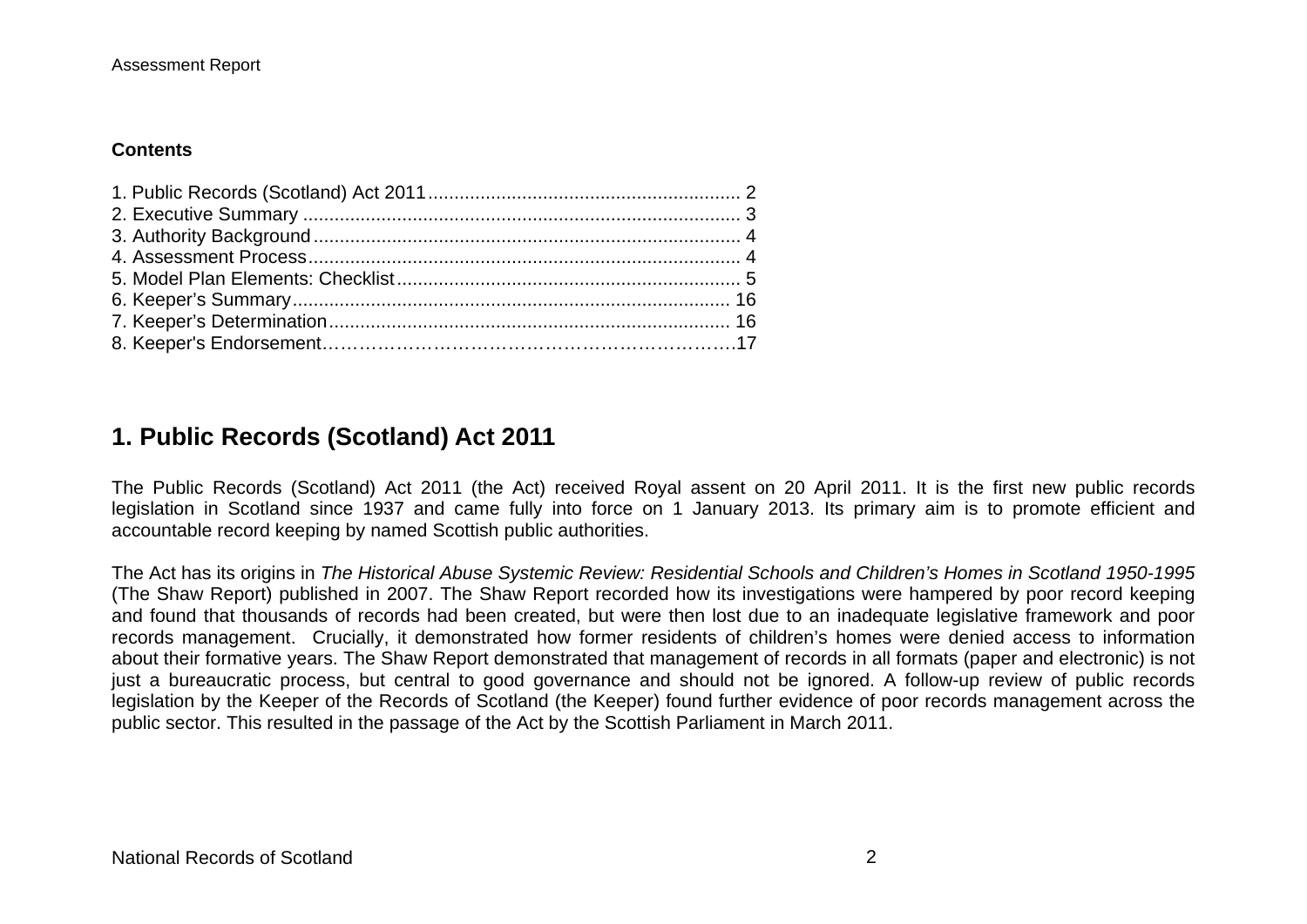The Act requires a named authority to prepare and implement a records management plan (RMP) which must set out proper arrangements for the management of its records. A plan must clearly describe the way the authority cares for the records that it creates, in any format, whilst carrying out its business activities. The RMP must be agreed with the Keeper and regularly reviewed.

## **2. Executive Summary**

This report sets out the findings of the Keeper's assessment of the RMP of the **Scottish Environment Protection Agency** by the Public Records (Scotland) Act 2011 Assessment Team following its submission to the Keeper on 18 November 2013.

The assessment considered whether the RMP of the **Scottish Environment Protection Agency** was developed with proper regard to the 14 elements of the Keeper's statutory Model Records Management Plan (the Model Plan) under section 8(3) of the Act, and whether in this respect it complies with it and the specific requirements of the Act.

The outcome of the assessment and the Keeper's decision on whether the RMP of the **Scottish Environment Protection Agency**  complies with the Act can be found under section 7 of this report with relevant recommendations.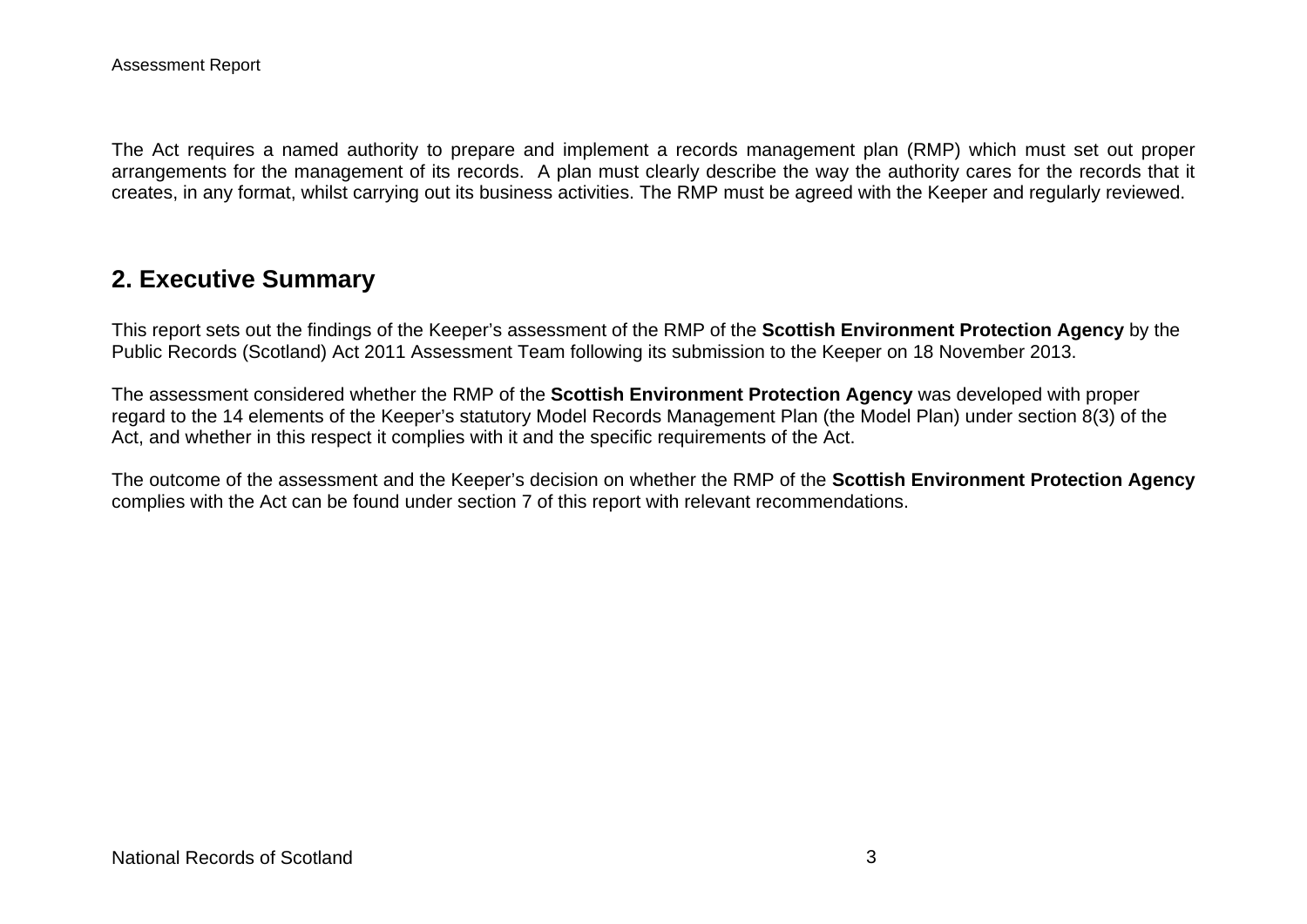## **3. Authority Background**

The Scottish Environment Protection Agency (SEPA) is Scotland's environmental regulator. Its main role is to protect and improve the environment. They attempt to do this by being an environmental regulator, helping business and industry to understand their environmental responsibilities, enabling customers to comply with legislation and good practice and to realise the many economic benefits of good environmental practice. They protect communities by regulating activities that can cause harmful pollution and by monitoring the quality of Scotland's air, land and water. The regulations they implement also cover the keeping and use, and the accumulation and disposal, of radioactive substances.

SEPA is a non-departmental public body, accountable through Scottish Ministers to the Scottish Parliament. SEPA has been advising Scottish ministers, regulated businesses, industry and the public on environmental best practice for over a decade.

<http://www.sepa.org.uk/>

## **4. Keeper's Assessment Process**

The RMP was assessed by the Public Records (Scotland) Act Assessment Team on behalf of the Keeper. Assessors used the checklist elements listed in section 5, to establish whether the **Scottish Environment Protection Agency's** RMP was developed with proper regard to the elements of the Model Plan and is compliant with the Act. The assessment also considered whether there was sufficient supporting evidence of such compliance.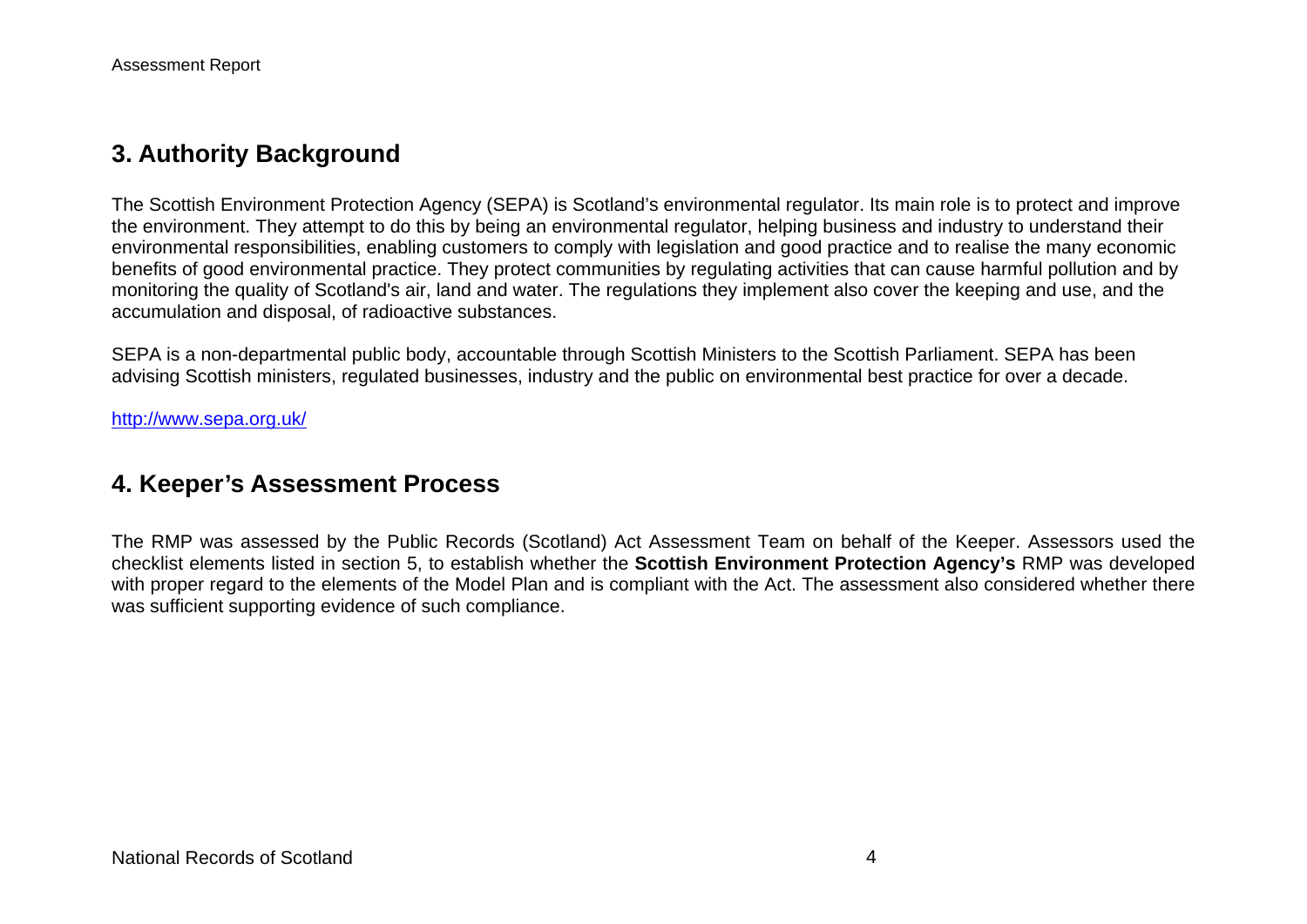**Key:** 

| The Keeper agrees this<br>element of an<br>authority's plan. | The Keeper agrees this<br>element of an authority's<br>plan as an 'improvement<br>model'. This means that<br>he is convinced of the<br>authority's commitment to<br>closing a gap in<br>provision. He will request<br>that he is updated as<br>work on this element | There is a serious<br>gap in provision<br>for this element<br>with no clear<br>explanation of how<br>this will be<br>addressed. The<br>Keeper may<br>choose to return<br>the RMP on this |
|--------------------------------------------------------------|---------------------------------------------------------------------------------------------------------------------------------------------------------------------------------------------------------------------------------------------------------------------|------------------------------------------------------------------------------------------------------------------------------------------------------------------------------------------|
|                                                              | progresses.                                                                                                                                                                                                                                                         | basis.                                                                                                                                                                                   |

# **5. Model Plan Elements: Checklist**

| <b>Element</b>                                       | <b>Present</b> | <b>Evidence</b> | <b>Notes</b>                                                                                                                                                                                                                                                                                                                                                                                                                                                                                                                                                                                 |
|------------------------------------------------------|----------------|-----------------|----------------------------------------------------------------------------------------------------------------------------------------------------------------------------------------------------------------------------------------------------------------------------------------------------------------------------------------------------------------------------------------------------------------------------------------------------------------------------------------------------------------------------------------------------------------------------------------------|
| 1. Senior<br><b>Officer</b><br>Compulsory<br>element |                | G               | Allan Reid, Chief Officer (Governance) of the Scottish Environment Protection<br>Agency (hereafter SEPA) is the individual with responsibility for the management of<br>the public records. His appointment is made clear in a covering letter, dated 18 <sup>th</sup><br>November 2013, that also appoints the Information Officer to the role of<br>implementation (See Element 2 below).<br>Mr Reid is an entirely appropriate individual to undertake this role and therefore the<br>Keeper agrees that there is clear evidence that a Senior Responsible Officer has<br>been allocated. |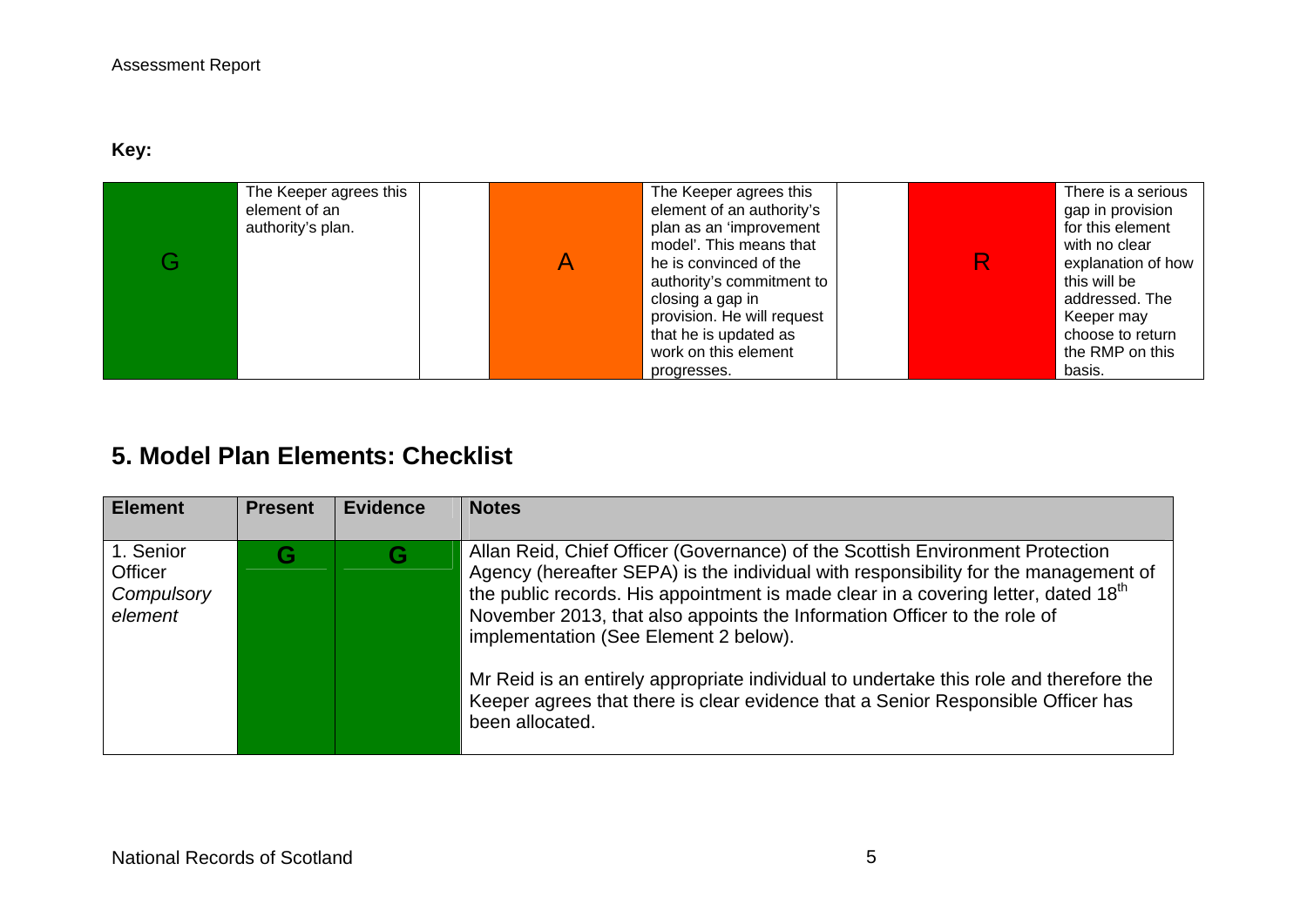| 2. Records<br>Manager<br>Compulsory<br>element | G | G | Alison Mackinnon, Information Manager for the Scottish Environment Protection<br>Agency, is responsible for the day-to-day records management provision for the<br>public authority. Ms Mackinnon's responsibilities are included as part of the text of<br>the RMP and supported by technical competencies document and AIIM (Association<br>for Information and Image Management) certificate. The text of the RMP is repeated<br>in the Records Management Policy (dated 15 November 2013 and authorised by Mr<br>Reid Reference BPS-002) (See element 3 below)<br>Both RMP and Records Management Policy make Ms Mackinnon's responsibility for<br>records management clear and specifically mention PRSA responsibilities. |
|------------------------------------------------|---|---|---------------------------------------------------------------------------------------------------------------------------------------------------------------------------------------------------------------------------------------------------------------------------------------------------------------------------------------------------------------------------------------------------------------------------------------------------------------------------------------------------------------------------------------------------------------------------------------------------------------------------------------------------------------------------------------------------------------------------------|
|                                                |   |   | Training is mentioned among the Information Manager's responsibilities.<br>Ms Mackinnon is also the Data Protection Officer for SEPA (see element 9 below)                                                                                                                                                                                                                                                                                                                                                                                                                                                                                                                                                                      |
|                                                |   |   | The Keeper agrees that an appropriate person has been named to the records<br>management role.                                                                                                                                                                                                                                                                                                                                                                                                                                                                                                                                                                                                                                  |
| 3. Policy<br>Compulsory<br>element             | G | G | SEPA has a records management policy which has been supplied to the Keeper. In<br>the covering letter to the RMP, the Chief Officer (Governance) specifically states<br>that he endorses the SEPA Records Management Policy.                                                                                                                                                                                                                                                                                                                                                                                                                                                                                                    |
|                                                |   |   | The Records Management Policy forms part of SEPA's Quality Management<br>system. It appears to be appropriately supported by procedures and is available to<br>all staff. Specifically, the Records Management Procedure document (v.7 dated 22<br>May 2012, authorised by David Logan Reference BP-004) has been supplied in<br>evidence. The records management procedures are available to staff on their<br>intranet pages. SEPA have included a screen shot of the Records Management<br>Intranet Site homepage to strengthen the evidence package.                                                                                                                                                                        |
|                                                |   |   | SEPA has ISO9001 (Quality Management) and ISO17025 (General requirements                                                                                                                                                                                                                                                                                                                                                                                                                                                                                                                                                                                                                                                        |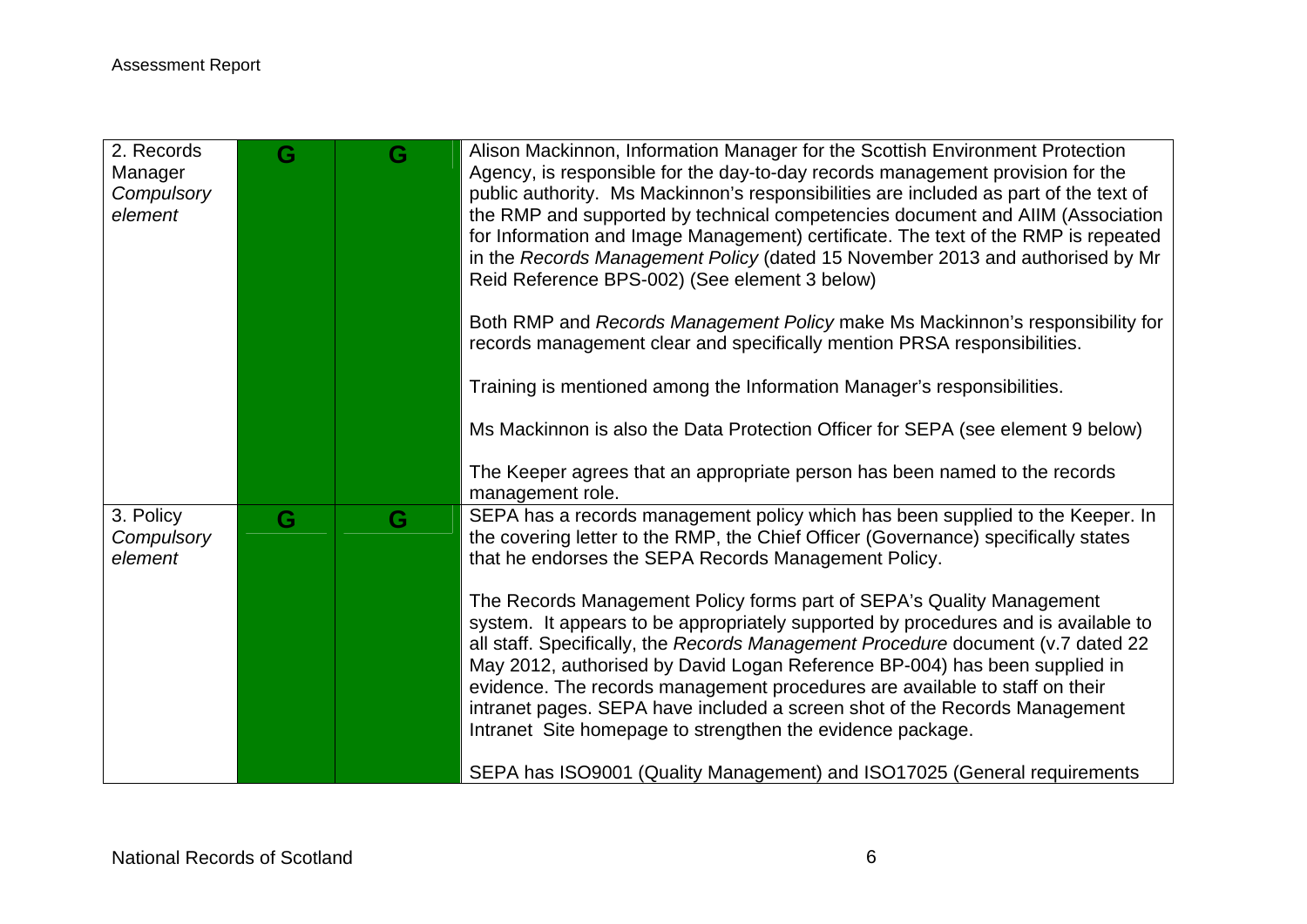|                               |   |   | for the competence of testing and calibration laboratories) accreditation. Their<br>records management policy supports these accreditations.<br>SEPA's Annual Operating Plans are publically available at<br>http://www.sepa.org.uk/about_us/publications/annual_operating_plans.aspx<br>Therefore, the Keeper agrees SEPA has fulfilled this compulsory requirement under |
|-------------------------------|---|---|----------------------------------------------------------------------------------------------------------------------------------------------------------------------------------------------------------------------------------------------------------------------------------------------------------------------------------------------------------------------------|
|                               |   |   | PRSA.                                                                                                                                                                                                                                                                                                                                                                      |
| 4. Business<br>Classification | G | G | SEPA has submitted a full business classification (BCS) that covers the entire<br>operation in 9 functions. Corporate Management and Environmental Strategy are<br>two such functions. Some areas have been defined in more detail than others. The<br>Keeper accepts this as practical.                                                                                   |
|                               |   |   | SEPA have invested in a quality management system hosted and maintained by<br>http://www.q-pulse.com/default.aspx which allows staff access to records over an<br>intranet. Records on system include: Business and Work Procedures, audits and<br>corrective actions                                                                                                      |
|                               |   |   | Targeted training is already underway for the SEPA EDRM.                                                                                                                                                                                                                                                                                                                   |
|                               |   |   | Since 2010 SEPA has operated a functional business classification. This is a<br>business decision for SEPA, but the Keeper acknowledges that the current thinking<br>in the field would support a functional arrangement over a structure mirroring the<br>corporate hierarchy.                                                                                            |
|                               |   |   | The BCS is linked to the functions detailed in the Annual Operating Plan<br>http://www.sepa.org.uk/about_us/publications/annual_operating_plans.aspx                                                                                                                                                                                                                       |
|                               |   |   | SEPA is expanding the BCS to create an information-asset type single document                                                                                                                                                                                                                                                                                              |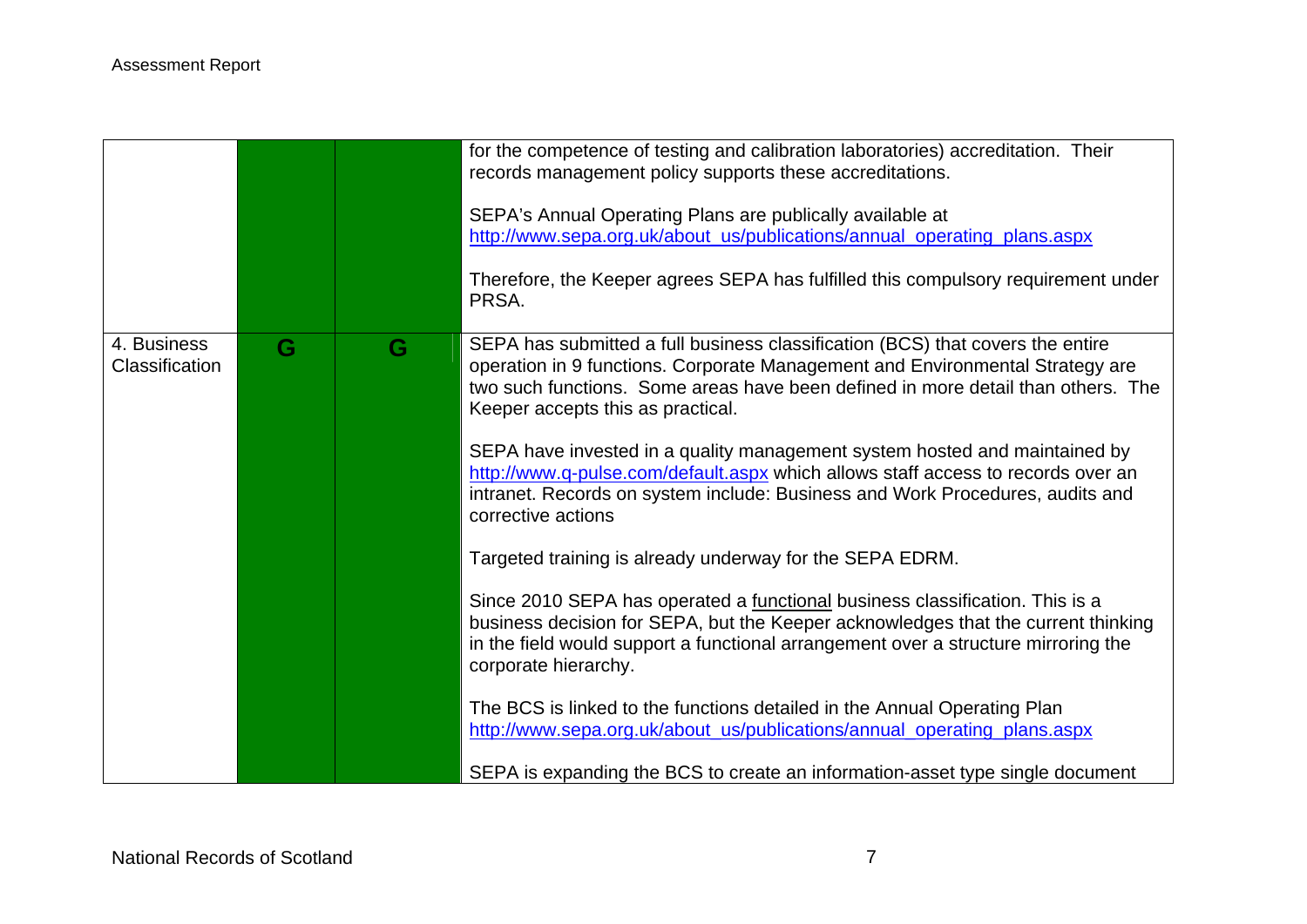|                            |   |   | which will include retention periods and vital records (see Business Classification<br>under General Comments below).                                                                                  |
|----------------------------|---|---|--------------------------------------------------------------------------------------------------------------------------------------------------------------------------------------------------------|
|                            |   |   | It is not thought that any function of SEPA is carried out by a third party.                                                                                                                           |
|                            |   |   | The Keeper agrees that SEPA's current classification scheme meets the<br>requirements for this element and looks forward to reviewing the new, more<br>comprehensive, system when appropriate.         |
| 5. Retention<br>schedule   | G | G | SEPA has provided a full retention schedule with a column detailing reasons for<br>retention decisions. (Reference BP 139)                                                                             |
|                            |   |   | The schedule is available to all staff through the QPulse Quality Management<br>System (See element 4 above)                                                                                           |
|                            |   |   | This retention schedule has been created after consultation with the local records<br>owners in SEPA's different service areas. The Keeper commends this principle.                                    |
|                            |   |   | SEPA is expanding the BCS to create an information asset type single document<br>which will include retention periods and vital records (see Business Classification<br>under General Comments below). |
|                            |   |   | The Keeper agrees that SEPA has a functioning retention schedule that appears to<br>cover all the record types created as the authorities carry out their functions                                    |
| 6. Destruction             | G | G | SEPA supply destruction policies covering -                                                                                                                                                            |
| Arrangements<br>Compulsory |   |   | a) Paper records<br>b) Hardware (Data and Storage Media Destruction Procedure Reference WP-IS-18)                                                                                                      |
| element                    |   |   | Relevant certificates etc. have been provided as proof that these policies are in<br>operation.                                                                                                        |
|                            |   |   |                                                                                                                                                                                                        |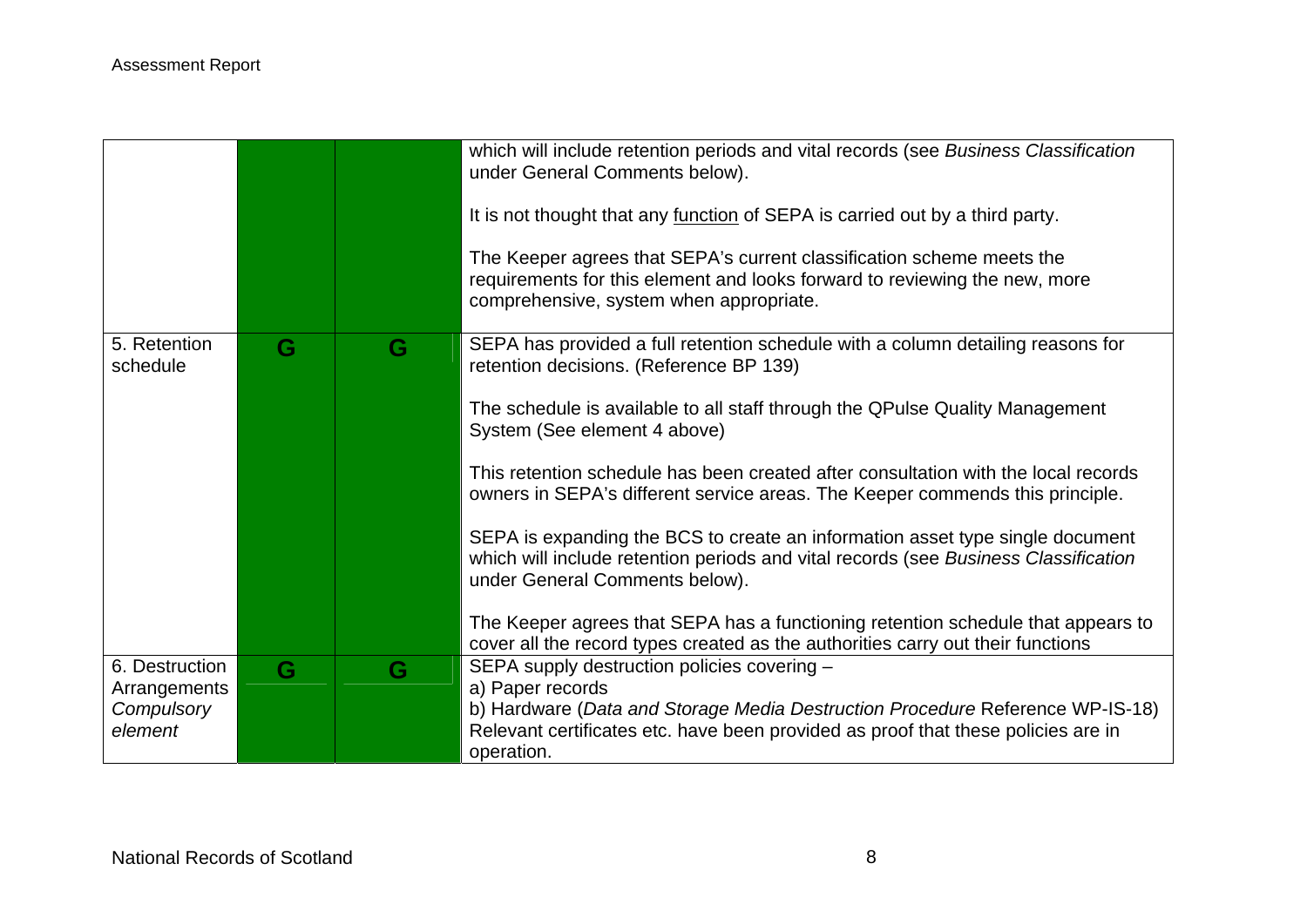|                                                       |   |   | c) Electronic records - A work procedure instruction for SEPA staff (FCS-2 dated<br>February 2014) has been supplied to the Keeper.<br>d) Back-Up Records stored on network file servers or within database systems are<br>backed up nightly. Backups are stored for an agreed period of time before being<br>destroyed. Schedules for backup and destruction of records are created within the<br>backup software which then manages the backup and deletion of records.<br>Destruction forms are not completed as the destruction is done automatically as part<br>of the routine of the backup software and on a server rather than file basis.<br>The Keeper agrees that SEPA has provided sufficient evidence of their ability to<br>properly destroy all records when appropriate. |
|-------------------------------------------------------|---|---|------------------------------------------------------------------------------------------------------------------------------------------------------------------------------------------------------------------------------------------------------------------------------------------------------------------------------------------------------------------------------------------------------------------------------------------------------------------------------------------------------------------------------------------------------------------------------------------------------------------------------------------------------------------------------------------------------------------------------------------------------------------------------------------|
| 7. Archiving<br>and Transfer<br>Compulsory<br>element | G | G | SEPA utilises external storage of material with a third party. This is a separate<br>issue from archiving records for permanent preservation. SEPA's archiving provision<br>is with NRS.<br>SEPA has a MoU with the NRS for permanent preservation of records. This is<br>confirmed by NRS client managers. Transfer to the NRS Digital Archive has not yet<br>started.<br>The Keeper agrees that SEPA has arrangements in place to transfer records to an<br>appropriate archive.                                                                                                                                                                                                                                                                                                       |
| 8. Information<br>Security<br>Compulsory<br>element   | G | G | SEPA have supplied their Information Security Policy (v2 dated March 2013<br>Reference BP-142 and their security guidance Securing Our Environment. Security<br>of the information held on back-up tapes is specifically mentioned in their Back-Up<br>Policy (Dated 2011 and authorised by the head of IS reference WP-IS-003)<br>Security procedures and training are the responsibility of the Information Security                                                                                                                                                                                                                                                                                                                                                                   |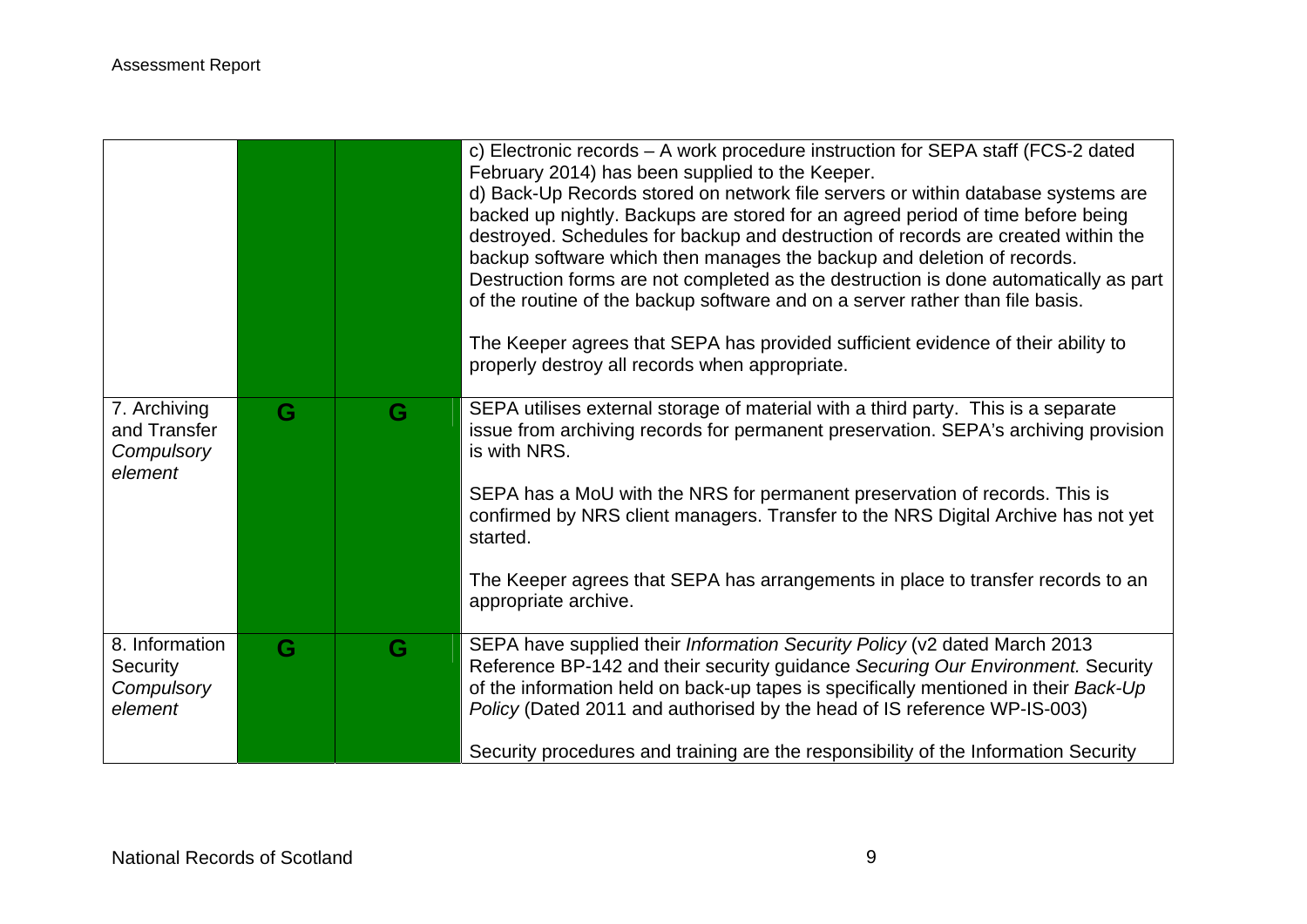|                       |   |   | Group. This group is in a state of flux at the moment, but as it is specifically<br>mentioned in the RMP, the Keeper would be interested to know who sits on it and<br>where it is placed in the organisation's hierarchy SEPA have stated that it will<br>provide details of the reconstituted ISG when it is finalised. |
|-----------------------|---|---|---------------------------------------------------------------------------------------------------------------------------------------------------------------------------------------------------------------------------------------------------------------------------------------------------------------------------|
|                       |   |   | SEPA operate a protective marking system based on the Cabinet Office's Security<br>Policy Framework.                                                                                                                                                                                                                      |
|                       |   |   | SEPA demands that its staff undertake annual training on information security,<br>including, but not limited to, the Cabinet Office Protecting Information e-learning<br>packages. Data protection training is part of this e-learning package.                                                                           |
|                       |   |   | SEPA is expanding the BCS to create an information asset type single document<br>which will include protective marking allocation (see Business Classification under<br>General Comments below).                                                                                                                          |
|                       |   |   | SEPA have provided screen shots showing how user's accounts are 'deprovisioned'<br>to ensure control over who is accessing corporate information. A sample e-mail<br>showing these procedures in action has also been provided.                                                                                           |
|                       |   |   | The Keeper agrees that SEPA have properly considered the security of their records                                                                                                                                                                                                                                        |
| 9. Data<br>Protection | G | G | SEPA has provided the Keeper with its comprehensive Data Protection Policy (BRS<br>003 dated 2011 and authorised by the Information Manager). The Information<br>Manager is also the Data Protection Officer.                                                                                                             |
|                       |   |   | The staff guidance for handling subject access requests has also been submitted.<br>Subject access request information is made public from the privacy pages of the<br>SEPA website: http://www.sepa.org.uk/system_pages/privacy_policy.aspx                                                                              |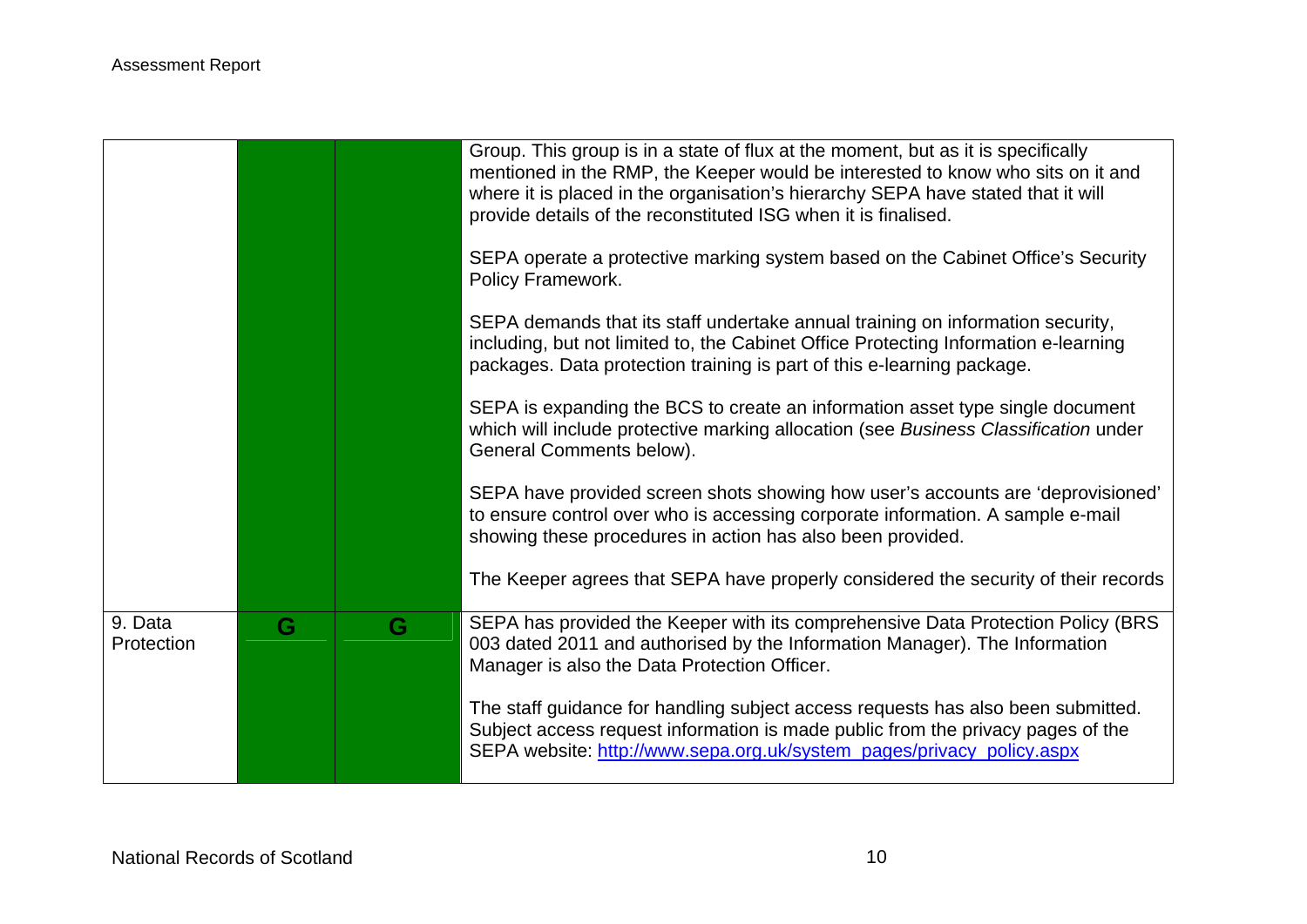|                                                    |   |              | SEPA demands that its staff annual training on information security, including, but<br>not limited to, the Cabinet Office Protecting Information e-learning packages. Data<br>protection training is part of this e-learning package.<br>The ICO registration number for SEPA has been provided.<br>The Keeper agrees that SEPA has properly considered data protection as part of its<br>records management provision. |
|----------------------------------------------------|---|--------------|-------------------------------------------------------------------------------------------------------------------------------------------------------------------------------------------------------------------------------------------------------------------------------------------------------------------------------------------------------------------------------------------------------------------------|
| 10. Business<br>Continuity<br>and Vital<br>Records | G | G            | Business continuity plans exists for SEPA offices and two have been supplied as<br>samples. The Keeper is content with these as evidence that such procedures exist<br>for all offices.<br>Regular back-ups are taken of electronic information and a Back-Up Policy (Dated<br>2011 and authorised by the head of IS reference WP-IS-003) has been supplied in<br>evidence.                                             |
|                                                    |   |              | SEPA is expanding the BCS to create an information asset type single document<br>which will include retention periods and vital records (see Business Classification<br>under General Comments below). The planned inclusion of vital records in the<br>business continuity plans is also welcome.                                                                                                                      |
|                                                    |   |              | The Keeper agrees that SEPA have properly considered business continuity from a<br>records management perspective. Also, the 'Information Asset Register' project (see<br>Business Classification under General Comments below) will allow SEPA to<br>efficiently identify vital records.                                                                                                                               |
| 11. Audit trail                                    | A | $\mathbf{A}$ | Due to the nature of SEPA's current records management provision there is no<br>single audit trail that applies across the entire business. It is quite acceptable to                                                                                                                                                                                                                                                   |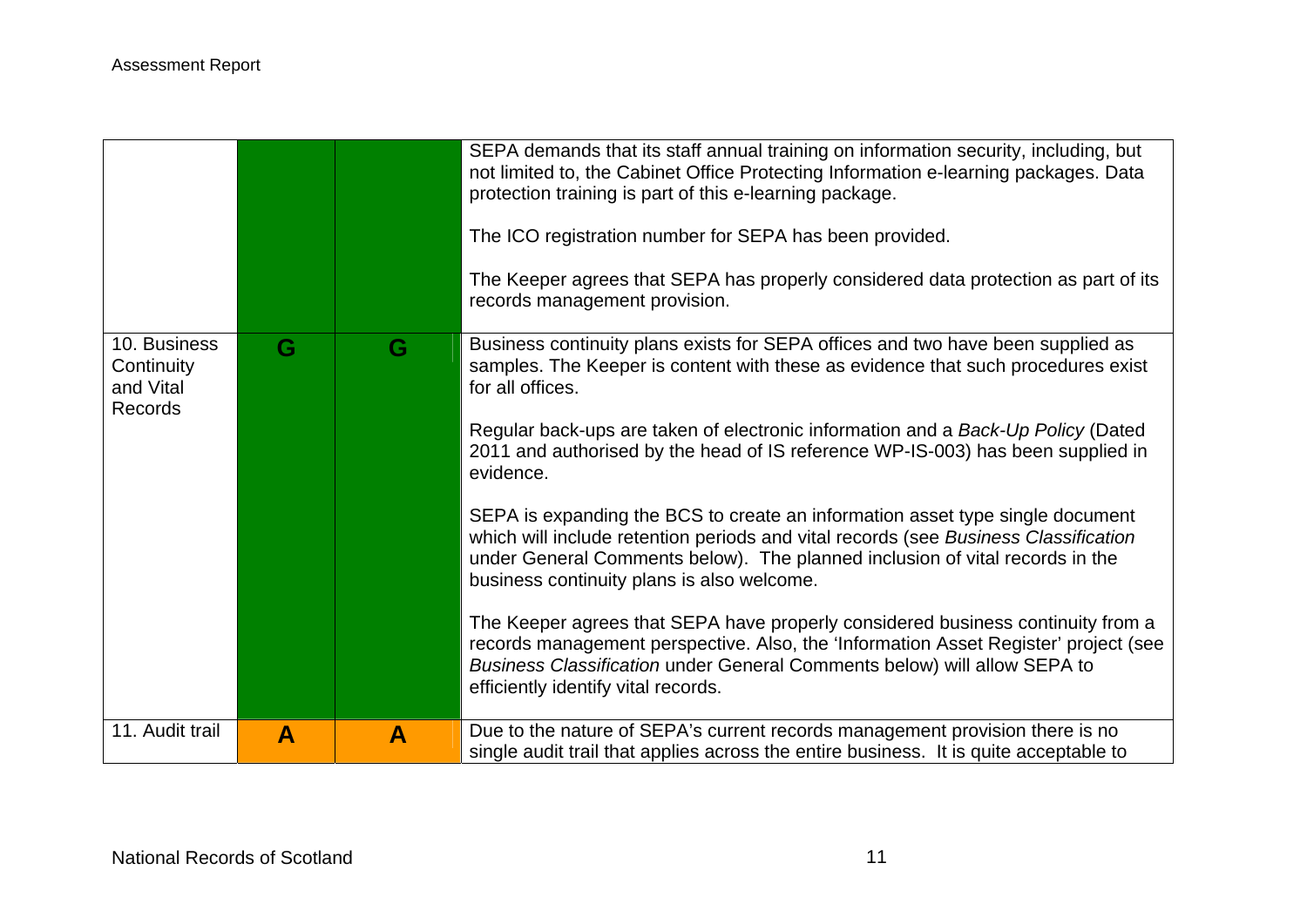|                                    |   |   | have several tracking systems as long as staff know which to use.                                                                                                                                                                                                                                                                                                                                                                                                                                                                                                                                                                                                                                                                                                                                    |
|------------------------------------|---|---|------------------------------------------------------------------------------------------------------------------------------------------------------------------------------------------------------------------------------------------------------------------------------------------------------------------------------------------------------------------------------------------------------------------------------------------------------------------------------------------------------------------------------------------------------------------------------------------------------------------------------------------------------------------------------------------------------------------------------------------------------------------------------------------------------|
|                                    |   |   |                                                                                                                                                                                                                                                                                                                                                                                                                                                                                                                                                                                                                                                                                                                                                                                                      |
|                                    |   |   | It is understood that the EDRM system imposes an audit trail, but that many legacy<br>corporate records lie outside this system. This 'gap' is not unusual in the Scottish<br>public sector. However, the Keeper understands that the improved business<br>classification system (see Business Classification under General Comments below)<br>will record the relevant audit trails for these records. The management of records<br>held on shared servers will form part of the review and design phase of the roll out<br>of the new system (beginning in April 2014 and acknowledged by Chief Officer<br>(Governance) in the covering letter). The Keeper would be keen to see how<br>SEPA responds to this problem when that phase is complete, although this is<br>not required for agreement. |
|                                    |   |   | The RMP details the procedure for tracking paper records (this tends to be<br>regulatory rather than corporate information) which shows centralised control<br>particularly of records held off-site by a third party.                                                                                                                                                                                                                                                                                                                                                                                                                                                                                                                                                                               |
|                                    |   |   | There is a commitment to keep this element updated as more planning is<br>undertaken over the next six months.                                                                                                                                                                                                                                                                                                                                                                                                                                                                                                                                                                                                                                                                                       |
|                                    |   |   | The assessment team considers that this element of the RMP should be<br>agreed on 'improvement model' terms. With the proviso that the Keeper may<br>request that he re-assesses this element in the future.                                                                                                                                                                                                                                                                                                                                                                                                                                                                                                                                                                                         |
| 12.<br>Competency<br>Framework     | G | G | The Records Management Policy details the responsibilities of the Information<br>Manager. This is repeated in body of the RMP itself.                                                                                                                                                                                                                                                                                                                                                                                                                                                                                                                                                                                                                                                                |
| for records<br>management<br>staff |   |   | The RMP also states that 'Training and development needs relating to these<br>responsibilities are assessed during the annual staff appraisal process'. The<br>Information Manager's appraisal (properly reacted) has been supplied as evidence                                                                                                                                                                                                                                                                                                                                                                                                                                                                                                                                                      |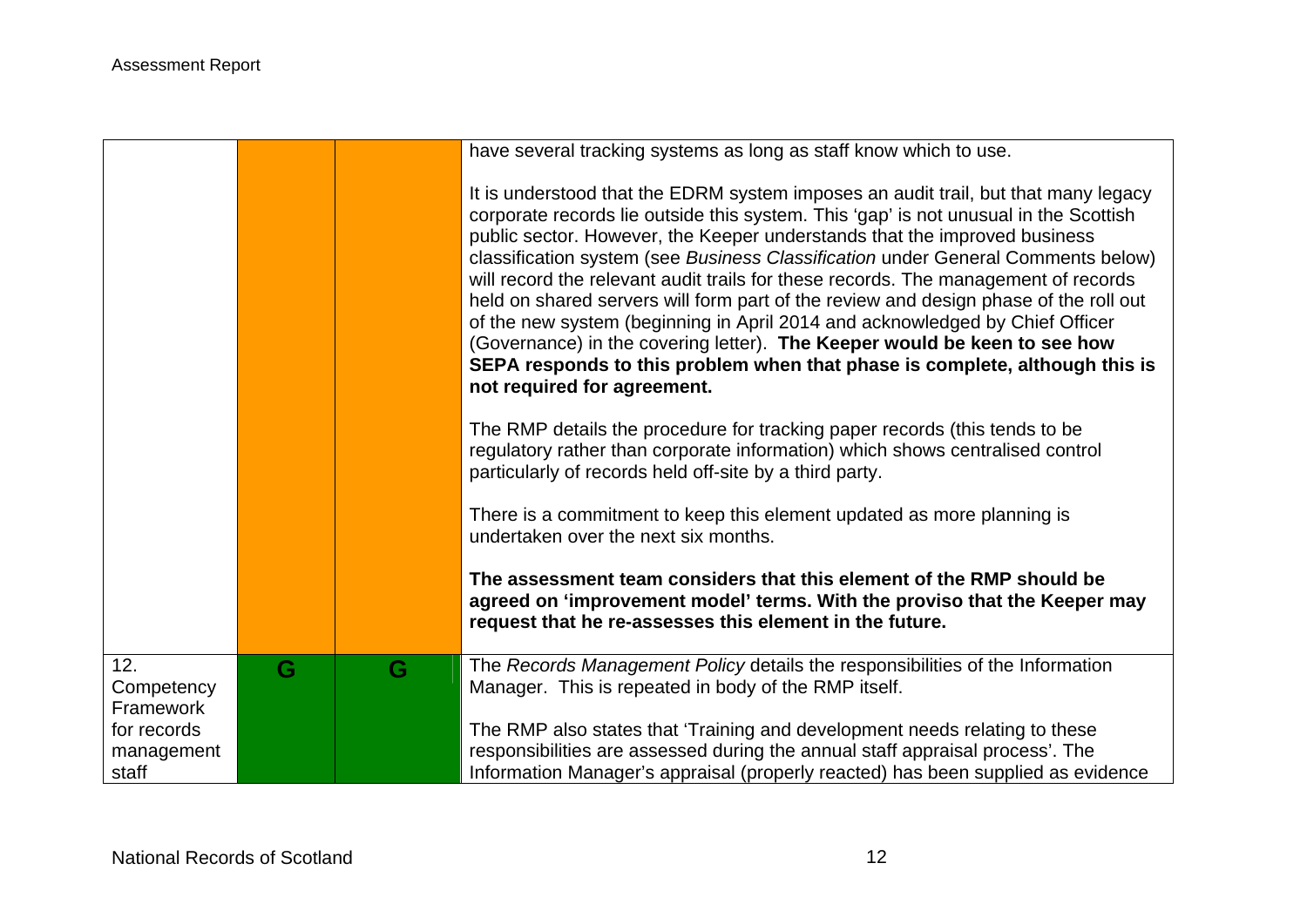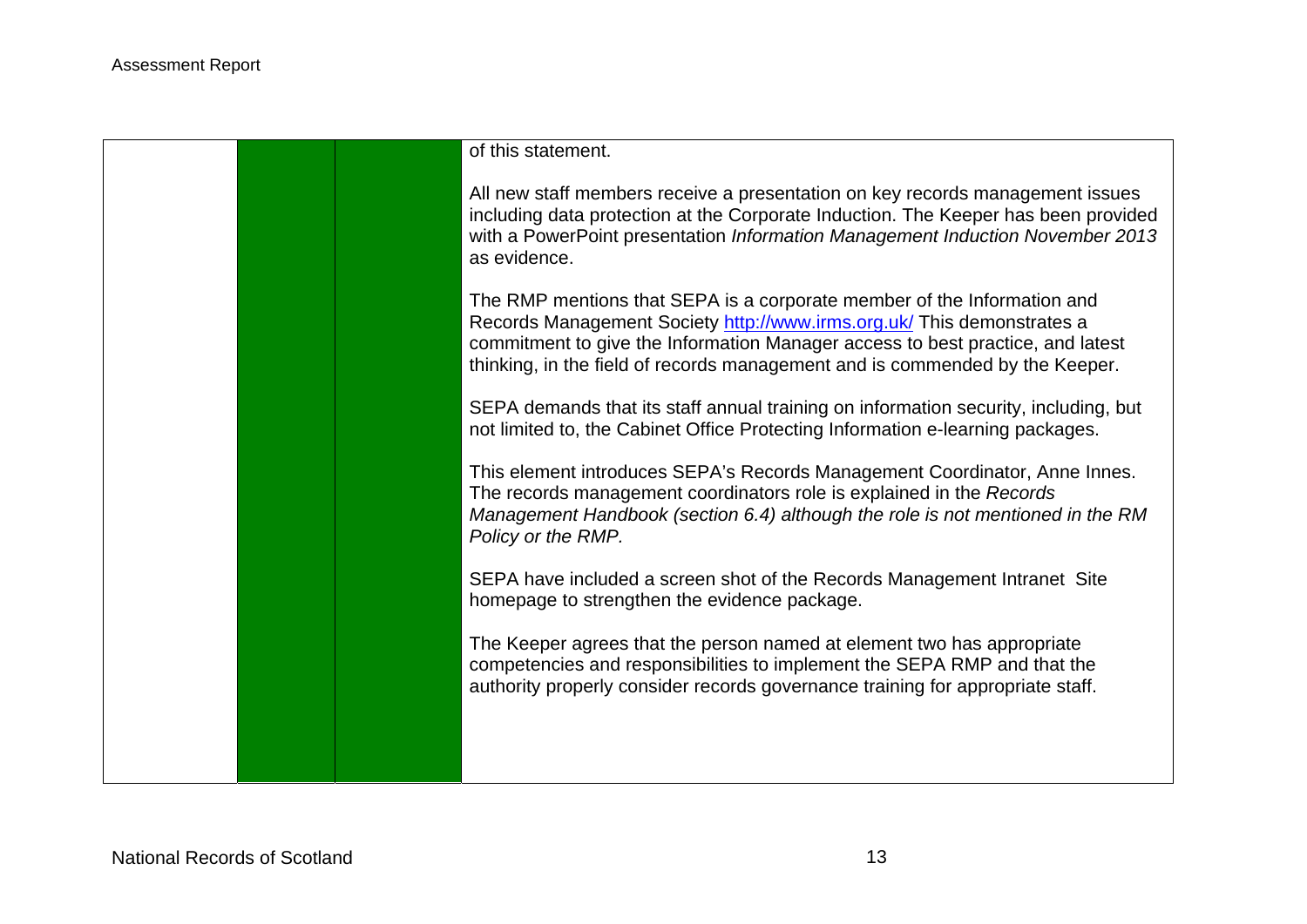| 13.<br>Assessment<br>and Review | G | G | SEPA's RMP is subject to audit due to their accreditation under ISO9001 (Quality<br>Management). An external auditor has been involved during the development of the<br>RMP and as recently as November 2013. This involvement is to be commended.<br>UKAS and LRQA both provide external audit of SEPA's systems which are<br>accredited to ISO 17025 and ISO 9001 and 14001.                                                                                        |
|---------------------------------|---|---|-----------------------------------------------------------------------------------------------------------------------------------------------------------------------------------------------------------------------------------------------------------------------------------------------------------------------------------------------------------------------------------------------------------------------------------------------------------------------|
|                                 |   |   | Details of accredited tests are given in the Schedule of Accreditation for SEPA.                                                                                                                                                                                                                                                                                                                                                                                      |
|                                 |   |   | The Keeper has been provided with a series of audit reports as evidence that this<br>process is in place and a copy of an external auditor timetable proving that it will<br>continue.                                                                                                                                                                                                                                                                                |
|                                 |   |   | Importantly, the Keeper welcomes the commitment to create a more formal RMP<br>review system through a project board. This board should be in place in the spring<br>of 2014. The Keeper would appreciate being informed when this project board<br>is established and the extent of their remit.                                                                                                                                                                     |
|                                 |   |   | The Keeper agrees that SEPA has properly considered the importance of assessing<br>records management provision in the authority.                                                                                                                                                                                                                                                                                                                                     |
| 14. Shared<br>Information       | G | G | SEPA shares information with other parties and does so under formal MOUs.<br>SEPA's information sharing MOUs specifically refer to the governance of records<br>and the Keeper has seen examples of these as evidence. He has also been<br>provided with SEPA staff instructions on how to create an MOU (reference BP-152).<br>These instructions refer to records, the involvement of the information asset owner<br>and information security (protective marking). |
|                                 |   |   | It is not thought that SEPA routinely create records in a shared environment – such<br>as during joint projects with third parties. Should they undertake such activities in<br>the future the Keeper would remind the authority of the importance of agreeing                                                                                                                                                                                                        |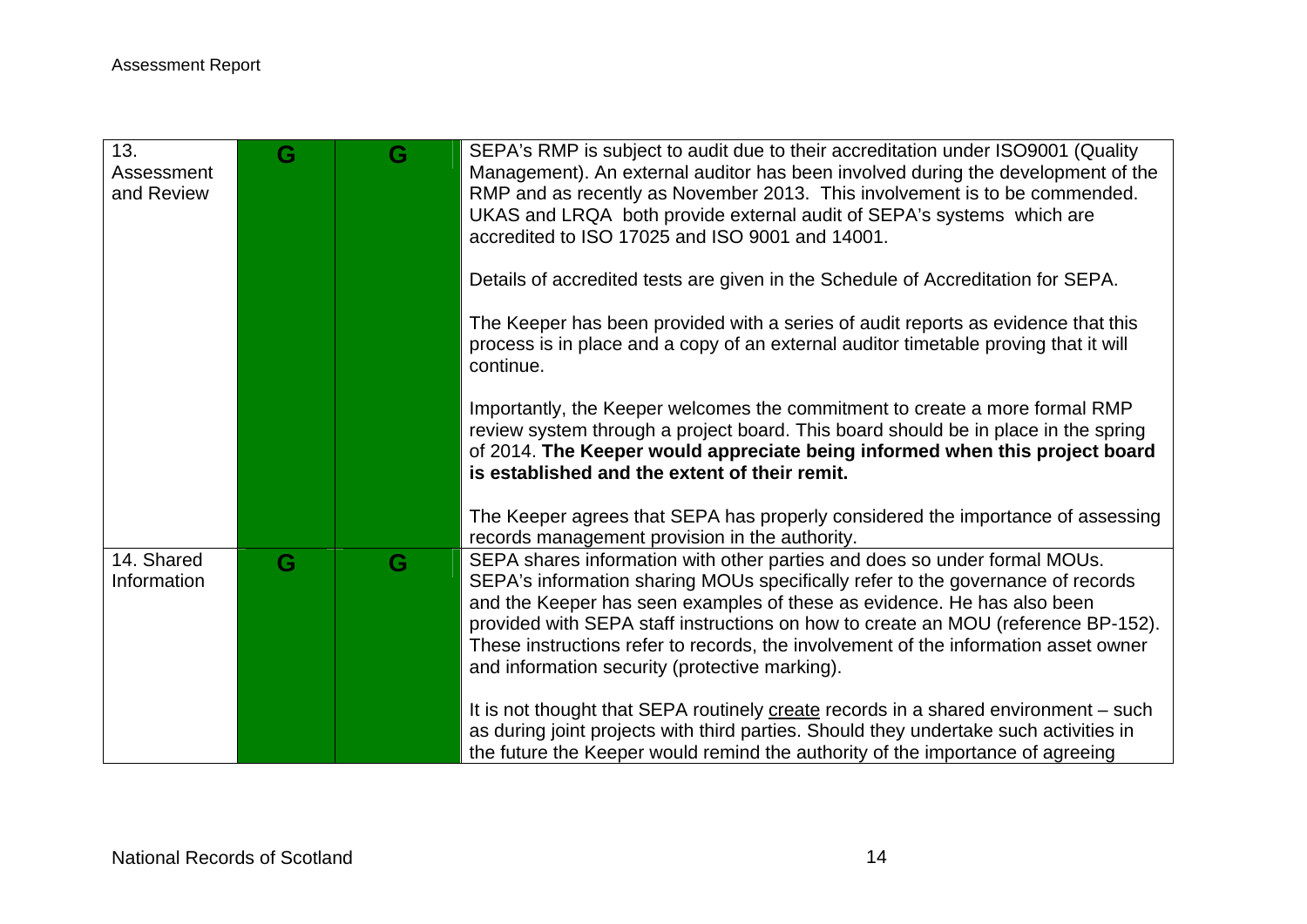|  | records governance in the long-term (end of project for example) at the outset.                                                                                                                                            |
|--|----------------------------------------------------------------------------------------------------------------------------------------------------------------------------------------------------------------------------|
|  | The Keeper agrees that SEPA have considered the records management<br>implications of information sharing as is appropriate to their business. However, he<br>understands that SEPA will revisit this issue in 2014 - 2015 |
|  |                                                                                                                                                                                                                            |

#### **General Notes on RMP, Including Concerns:**

The records management plan has been approved in a covering letter by Allan Reid, the Chief Officer (Governance) of the Scottish Environment Protection Agency (see element 1). Mr Reid states in this letter that 'Ongoing compliance with the requirements of the PRSA is included in SEPA's current Annual Operating Plan (AOP) and is carried forward into the AOP for 2014-15'. SEPA's Annual Operating Plans are publicly available at [http://www.sepa.org.uk/about\\_us/publications/annual\\_operating\\_plans.aspx](http://www.sepa.org.uk/about_us/publications/annual_operating_plans.aspx)

*Records Management Procedure* document (See element 3), is authorised by David Logan. David Logan is SEPA's Corporate Solicitor and also carries out the role of Head of Information Management. He is the direct line manager of the Alison Mackinnon, Information Manager (See Element 2).

#### **Business Classification:**

SEPA is expanding the BCS to create an information asset type single document which will include retention periods, audit trail, protective marking allocation and vital records. While not required for agreement, the Keeper commends this project as one that is likely to create a very useful business tool for SEPA. He would be pleased to receive a copy of this document for his records when SEPA deems it appropriate. The full scheme will be rolled out in the next three to five years. In the meantime the 'improvement plan' (action plan) by which this project will be taken forward would be a useful addition to the PRSA evidence folder when it becomes available. This improvement scheme is recognised by the Chief Officer (Governance) in his covering letter (see Element 1 above).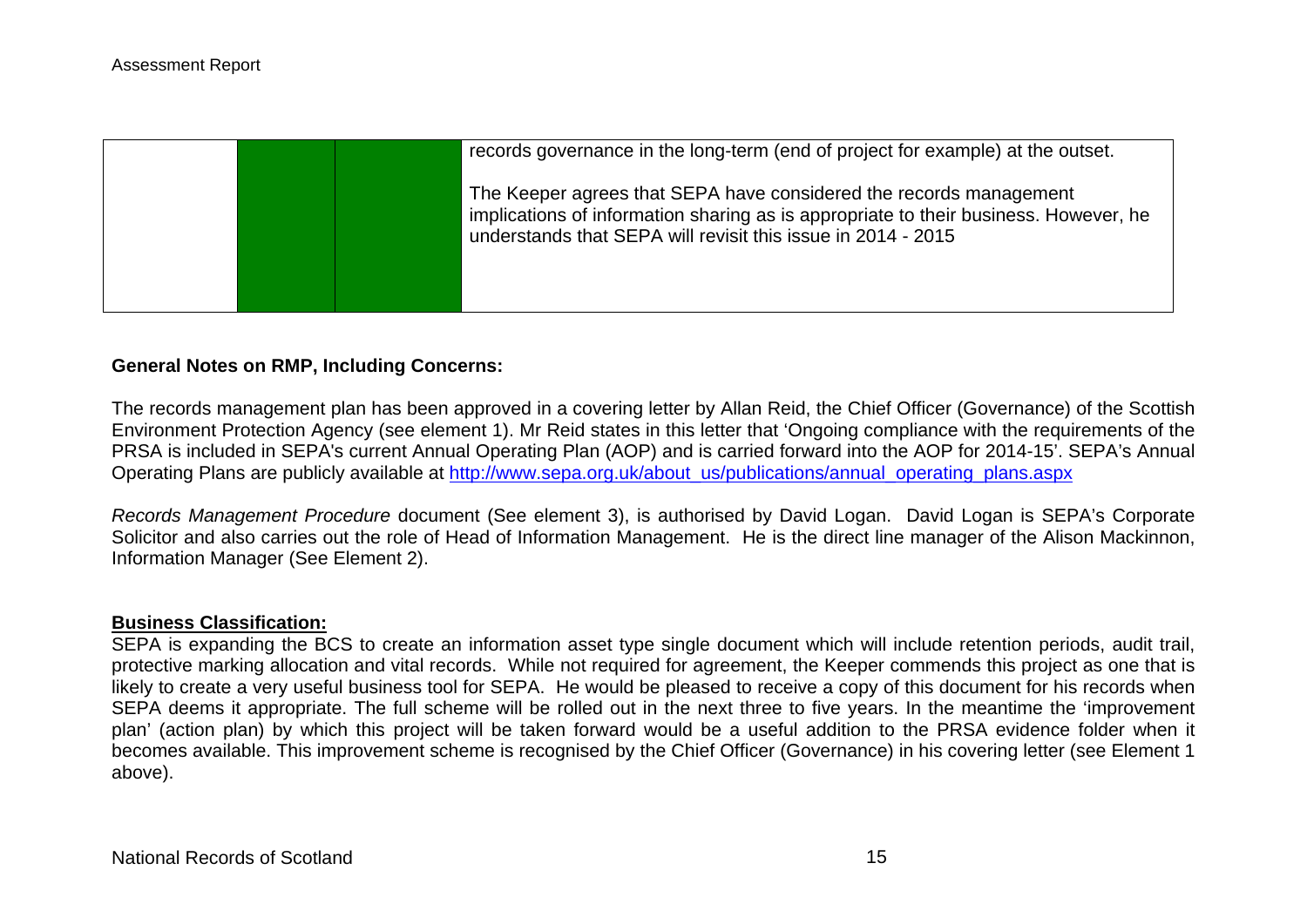### **6. Keeper's Summary**

Elements *1 - 14* that the Keeper considers should be in a public authority records management plan have been properly considered by the **Scottish Environment Protection Agency**. Policies and governance structures are in place to implement the actions required by the plan.

## **7. Keeper's Determination**

Based on the assessment process detailed above, the Keeper **agrees** the RMP of the **Scottish Environment Protection Agency**.

 The Keeper recommends that the **Scottish Environment Protection Agency** should publish its agreed RMP as an example of good practice within the authority and the sector.

This report follows the Keeper's assessment carried out by,

…………………………………… …………………………………

Remar

Robert Fathry M

**Pete Wadley Constraining Pete Wadley Constraining Robert Fothering ham** Public Records Officer **Public Records Officer**